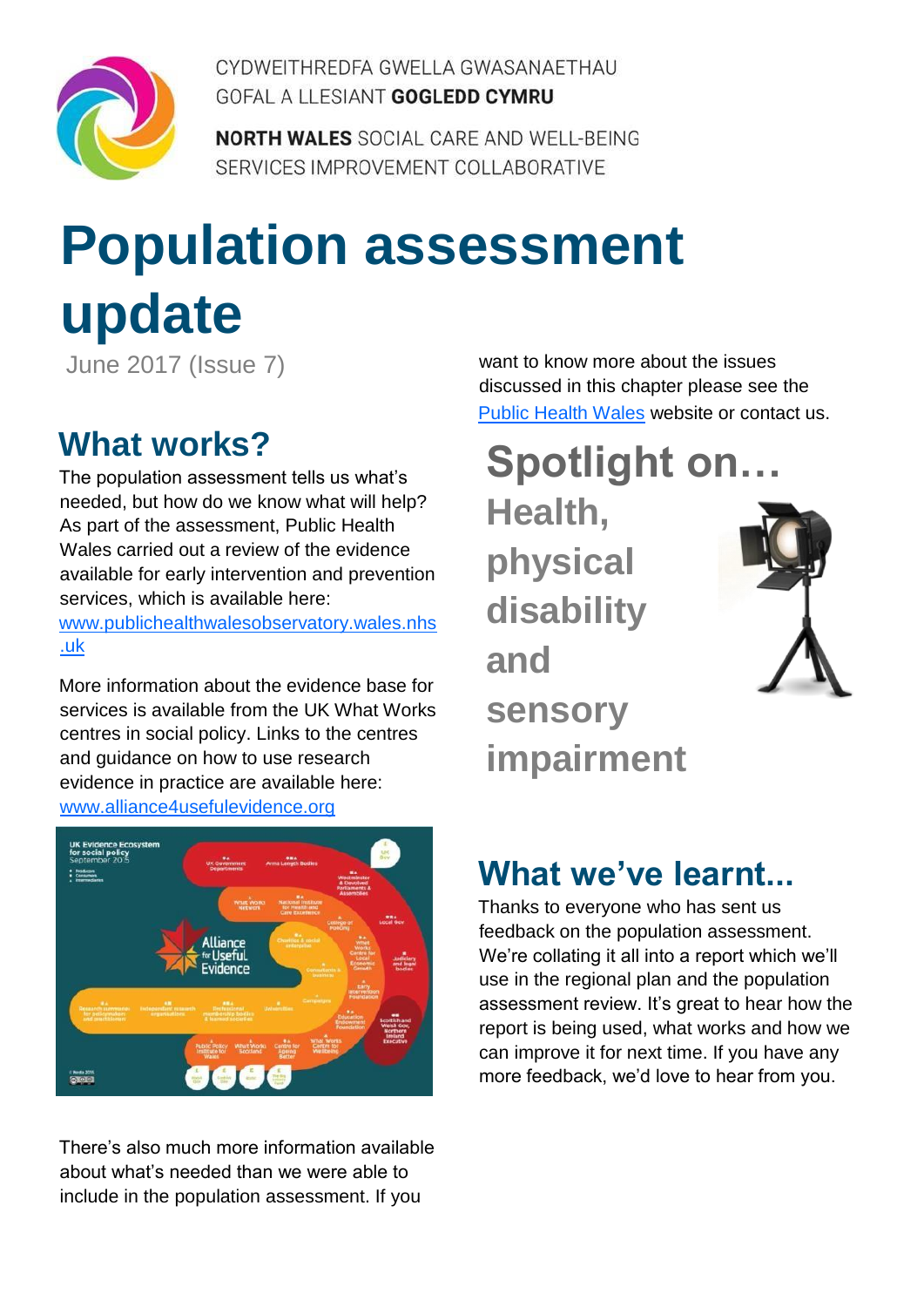Percentage of adults who say their health is fair or poor

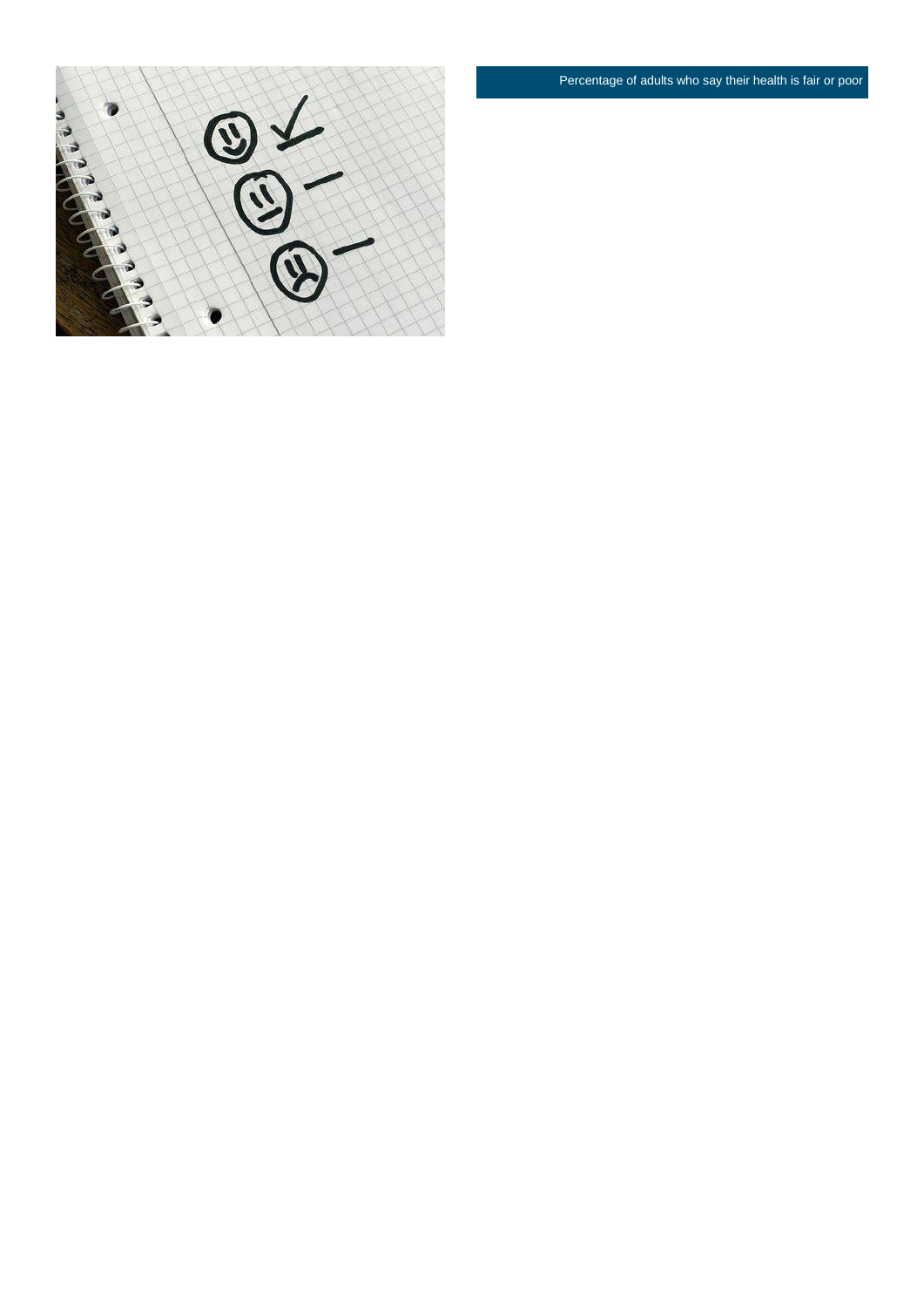## **What we found**

- Around 80% of people in North Wales say  $\Box$ they are in good health. This is better than the Welsh average.
- People who live in more deprived areas in  $\overline{\Pi}$ North Wales tend to have poorer health than people living in less deprived areas.
- Around one third of people in North Wales  $\Box$ are living with a chronic condition such as high blood pressure, asthma or diabetes.
- The number of people who have visual or  $\Box$ hearing impairments is expected to increase as people live longer.
- The number of people living with a limiting  $\Box$ long-term illness is predicted to increase by around 20% by 2035 due to people living longer.
- Lifestyle issues affecting health include  $\Box$ smoking, obesity, physical activity and alcohol.

*"I think all people who work in public transport should have disability awareness training and have basic sign language"*

*- Consultation participant*







gives a complete picture of the number of people who need support.

Conwy

**Men** 

Denbighshire Flintshire

Women

Wrexham

To help, we checked the numbers against other data, called *triangulation*. We looked at research reports and asked staff, service providers and service users what they thought. There are still gaps where better data would be helpful, which we have shared with Data Unit Wales.

### **The problem with data...**

2  $\overline{0}$ 

Anglesey

Gwynedd

The population assessment is only as good as the data we have. Often, when we looked closely at the numbers we found problems. Take the number of people with sensory impairments for example. Local authorities hold registers which tend to undercount as they are based on selfreferral. We also know the number of people newly diagnosed and how many people use sign language. But no measure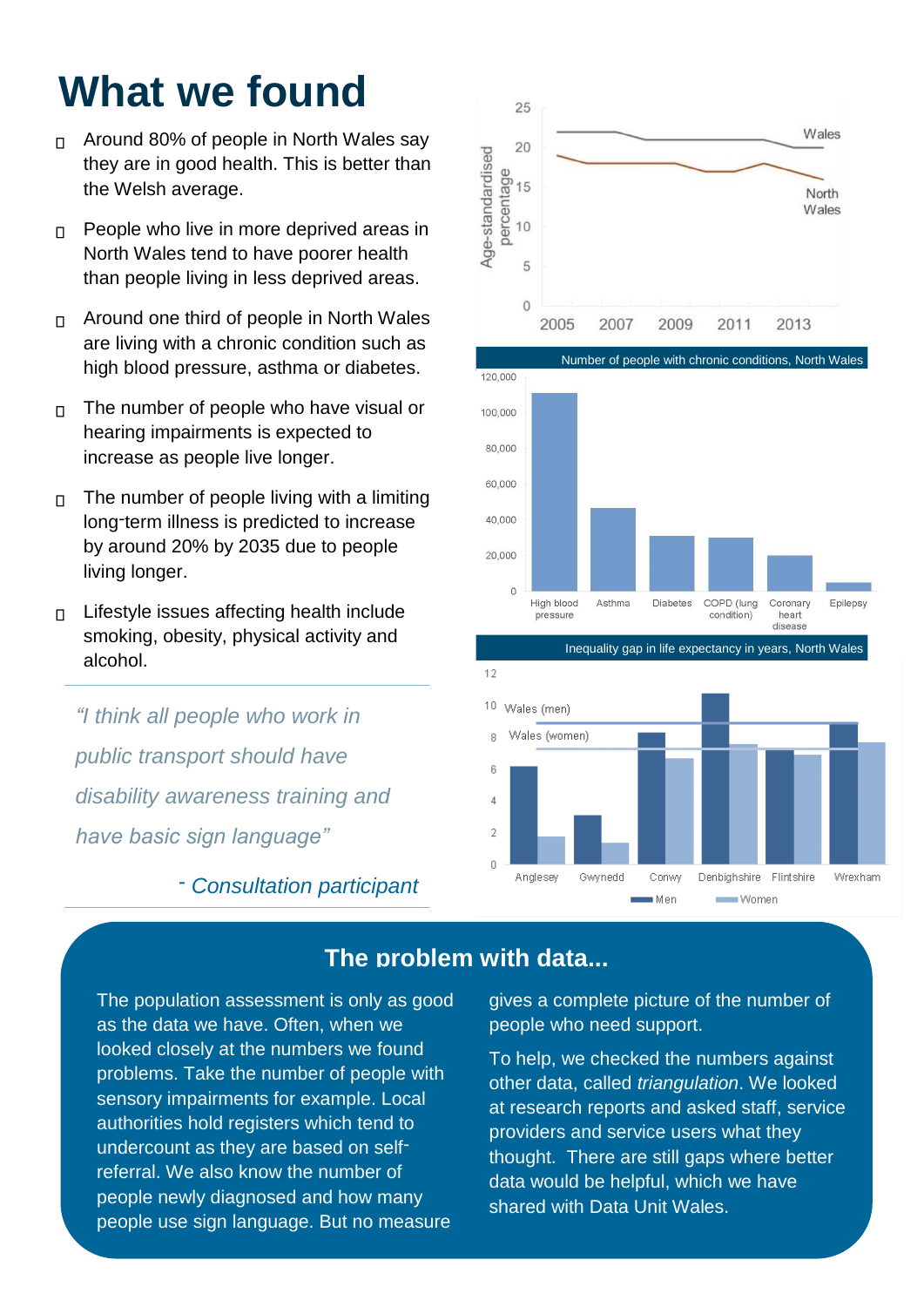## **out What we think should happen What people told us**

- Places, services and public transport need to be more accessible to disabled people.
- There can be a lack of understanding and prejudice towards disabled people.
- Public services need to listen more and involve disabled people in developing services.
- Financial pressures mean criteria for services are getting tighter, waiting lists are long and people are worried about services being lost.
- There are no Deaf specialist care homes and some don't have staff trained in British Sign Language so Deaf people can't communicate.
- Disabled people don't always feel safe in our communities.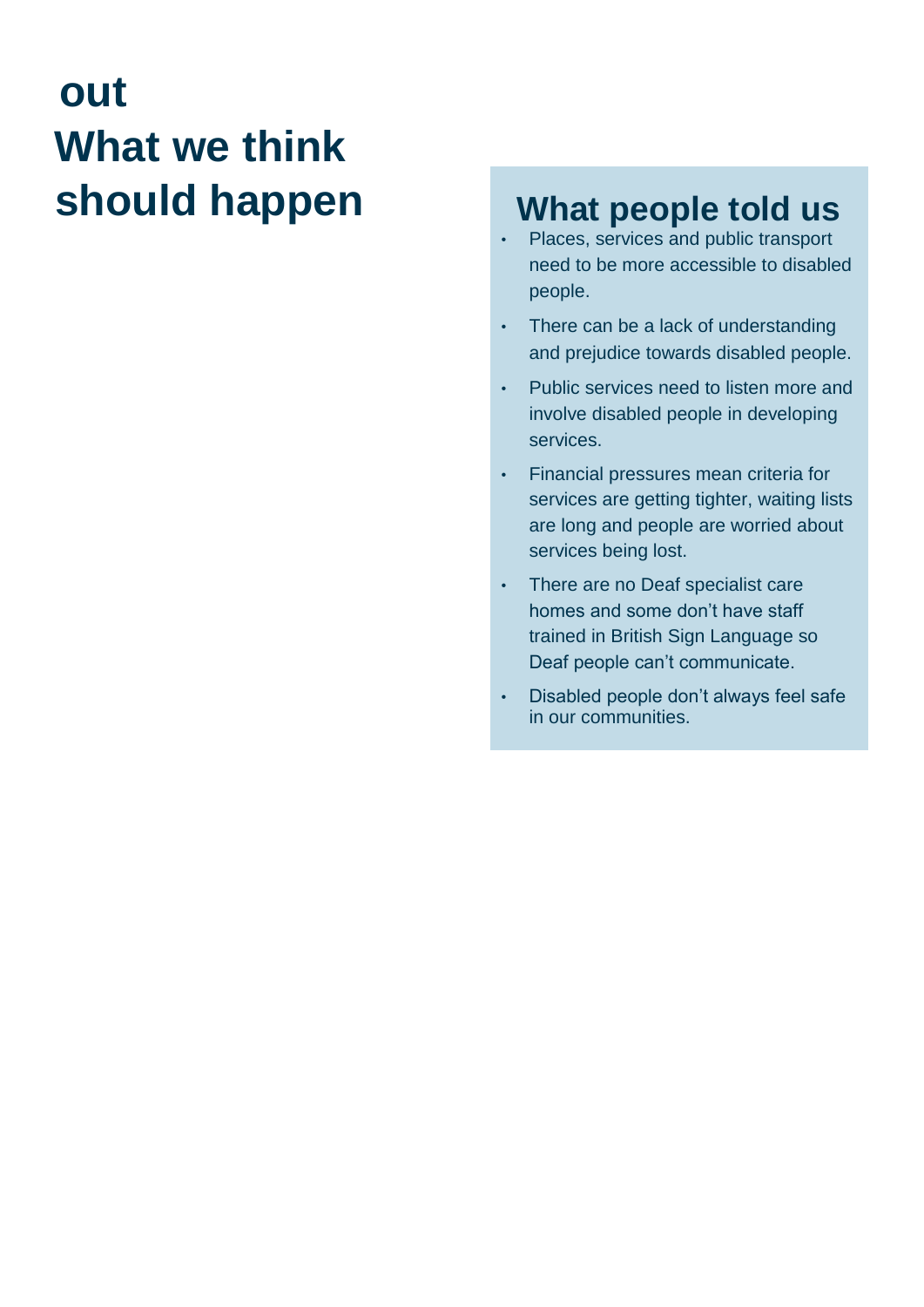- Focus on 'what matters' to individuals and work in partnership to provide it.
- Help people make best use of informal support networks.
- Develop use of telecare and other technology.
- Support people to live independently and be active members of their communities.
- Provide people with the tools and resources they need to look after their own health and well-being.
- Focus on early intervention and prevention.
- Implement and embed the Making Every Contact Count (MECC) programme.
- Explore social prescribing models.
- Review specialised health services and provide care closer to home where possible.
- Continue to strengthen the social model of

### **Themes**

- Children & young people
- Older people
- Health, physical disabilities & sensory impairment disability in all that we do.
- Learning disability & autism
- Mental health
- **Carers**
- Violence against women, domestic abuse

### **Social prescribing**

Social prescribing is where primary care services refer patients with social, emotional or practical needs to a range of local non-clinical services. The services are often provided by the voluntary and community sector and can include promoting health and wellbeing through leisure, welfare, education, culture, employment and the environment. Examples include



providing information or advice; [bibliotherapy \(books on prescription\); e](http://www.nhsdirect.wales.nhs.uk/lifestylewellbeing/bookprescriptionwales)co-therapy or green prescriptions, such as gardening projects or walks in a park; arts or learning on prescription; exercise referral schemes; and volunteering programmes. It's a developing area and any new initiatives should be evaluated well to help build an evidence base.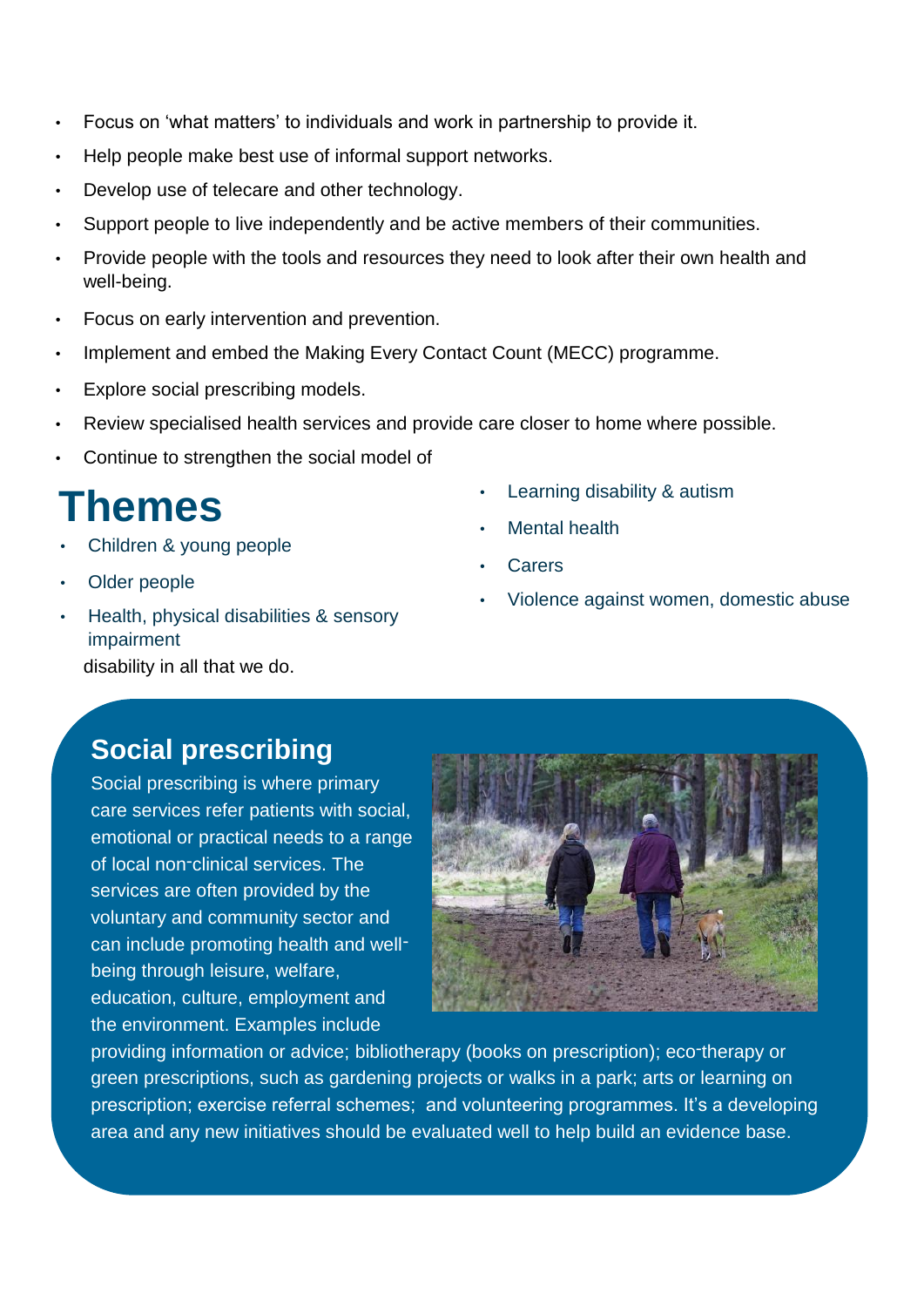& sexual violence

- Homelessness  $\Box$
- **Veterans**
- People in the secure estate

### **More information**

**Population assessment and area plan toolkits:** [www.socialcare.wales/hub/hub](https://socialcare.wales/hub/hub-resource-sub-categories/planning-and-promoting)[resource-subcategories/planning-and-](https://socialcare.wales/hub/hub-resource-sub-categories/planning-and-promoting)

[promoting](https://socialcare.wales/hub/hub-resource-sub-categories/planning-and-promoting) **Part 2 Code of Practice:** 

[www.socialcare.wales/hub/sswbact-codes](http://www.socialcare.wales/hub/sswbact-codes)

**Area plan guidance:** 

http://gov.wales/docs/dhss/

publications/170206statutory-guidanceen.pdf

**Dewis Cymru** (services available to meet the needs identified in the assessment)**:**  <https://www.dewis.wales/>

### **Contact us**

Sarah Bartlett, Project Manager 01824 712432

## **Background to the population assessment**

The population assessment pulls together information about people's care and support needs and the support needs of carers in North Wales. It aims to show how well people's needs are being met and the services we will need to meet them in future. Local authorities in North Wales worked together with Betsi Cadwaladr University Health Board (BCUHB), supported by Public Health Wales, to produce the assessment which is a requirement of the Social Services and Wellbeing (Wales) Act (2014).

The population assessment will be used to make decisions about the services we need to provide in North Wales to meet people's care and support needs and the support needs of carers. It will help us make decisions about where to use our resources, meet other requirements of the act and inform the work of the Regional Partnership Board.

We have used all kinds of evidence to identify what's needed and asked people what they

GIG

**Flintshire** 

Bwrdd Iechyd Prifysgol

University Health Board

Betsi Cadwaladr

lechyd Cyhoeddus

**Public Health** 

Cymru

**Males** 

GIG



wrecsam think is important including people who currently use care and support services, the North Wales citizen's panel, and staff who deliver services in the local authorities, health, private and voluntary sectors.